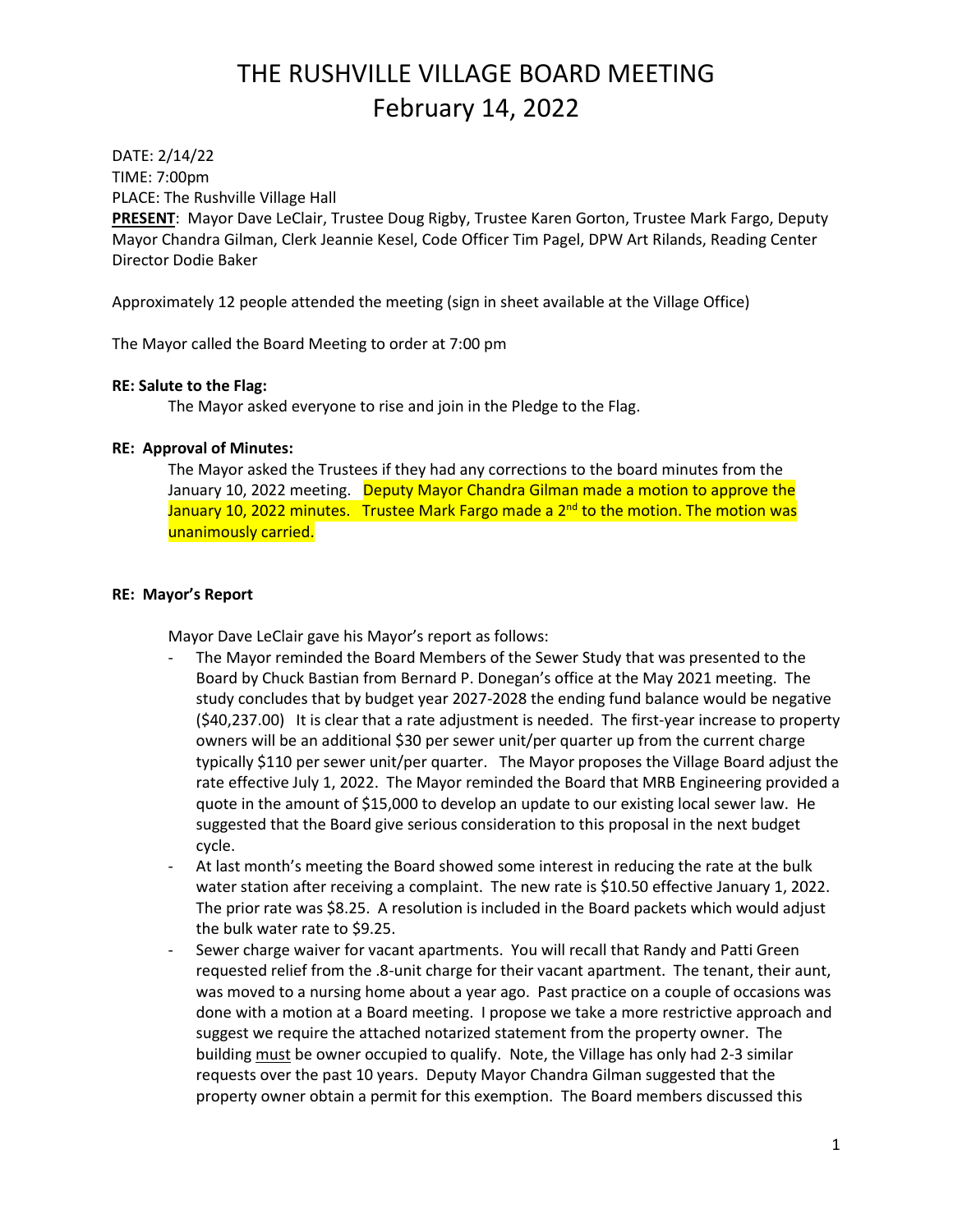option and felt that a permit was not necessary. The Board reviewed the Affidavit of Sewer Charge Exemption as submitted including modifications from Attorney, Tom Blair and Deputy Mayor Chandra Gilman. The Board approved the use of the Affidavit of Sewer Charge Exemption form.

- Capital Reserve Fund You will recall that the budget adopted last year included \$20,000 for the purpose of setting up a reserve fund for the purchase of a fire truck in 3-5 years. I would like to complete this process before the new budget is adopted so that the current budget year funds can be allocated. This type of reserve fund is authorized by General Municipal Law section 6. According to Attorney, Tom Blair, he suggested the Village create a capital improvement/piece of equipment without specific identification of the exact improvement/piece of equipment. This is NOT subject to permissive at account creation; however, the disbursement of the funds WOULD be subject to permissive referendum – unless the bonding requirement would otherwise be less than 5 years. A resolution is included in your packets.
- Village Park Deputy Mayor Chandra Gilman, Village Staff, MRB and myself participated in a Zoom meeting with Kathleen McIsaac from NYS Parks to see if our Village Park is a good grant candidate. More information will be provided to the Board as the Village gets state feed-back.
- Budget workshops a preliminary draft budget will be provided at the March  $14<sup>th</sup>$  meeting.
- Comprehensive Plan The Steering Committee met on January  $18<sup>th</sup>$  and reviewed the survey being proposed that will be sent to Village property owners, tenants, and business owners. The next meeting is scheduled at the firehouse on February 15th at 6:30pm. All Board members are encouraged to attend. The Village will need to begin thinking about a zoning update after completion of the Comprehensive Plan and the associated cost. There will be a public Forum on March 1, from 7-9pm at the Fire House.

### **RE: Deputy Mayor's Report**

- Deputy Mayor Chandra Gilman Yates County Planning Board update Special Use Permits to rehab some existing buildings in the Town of Starkey
- Minor subdivision in the Town of Milo for a place of worship
- Town of Benton Tomion's is changing hands (bought or leased), you pick will still be there. Issued a special use permit for selling feed.
- Penn Yan food truck, Hangry Bickering
- Event and Auction House on 364 that needed a variance
- Municipal Garbage It was discussed about possibly looking into municipal garbage pickup for the Village. There is noise that the dump in Flint might be closing. Deputy Mayor Chandra Gilman suggested the Village look into municipal garbage pickup for the whole Village before this issue becomes a reality. The Mayor asked if this was discussed in the past. Tim Pagel, code officer, said it was looked into about a year ago. Casella and Cardinal were the only companies that responded. Cardinal said for \$30,000 they would supply a trash bin and a recycle bin for each resident on the Yates County side. It would cost each resident about \$200.00 per year for municipal pickup. Cardinal refused to bid this because they said they would lose business. They currently have the majority of our Yates County residents as customers. Currently, individual trash pickup is \$40-\$45 per month. Trustee Karen Gorton asked if property owners would be able to opt out of this service. Tim Pagel said Cardinal said the numbers would have to be re-worked if all residents did not opt in for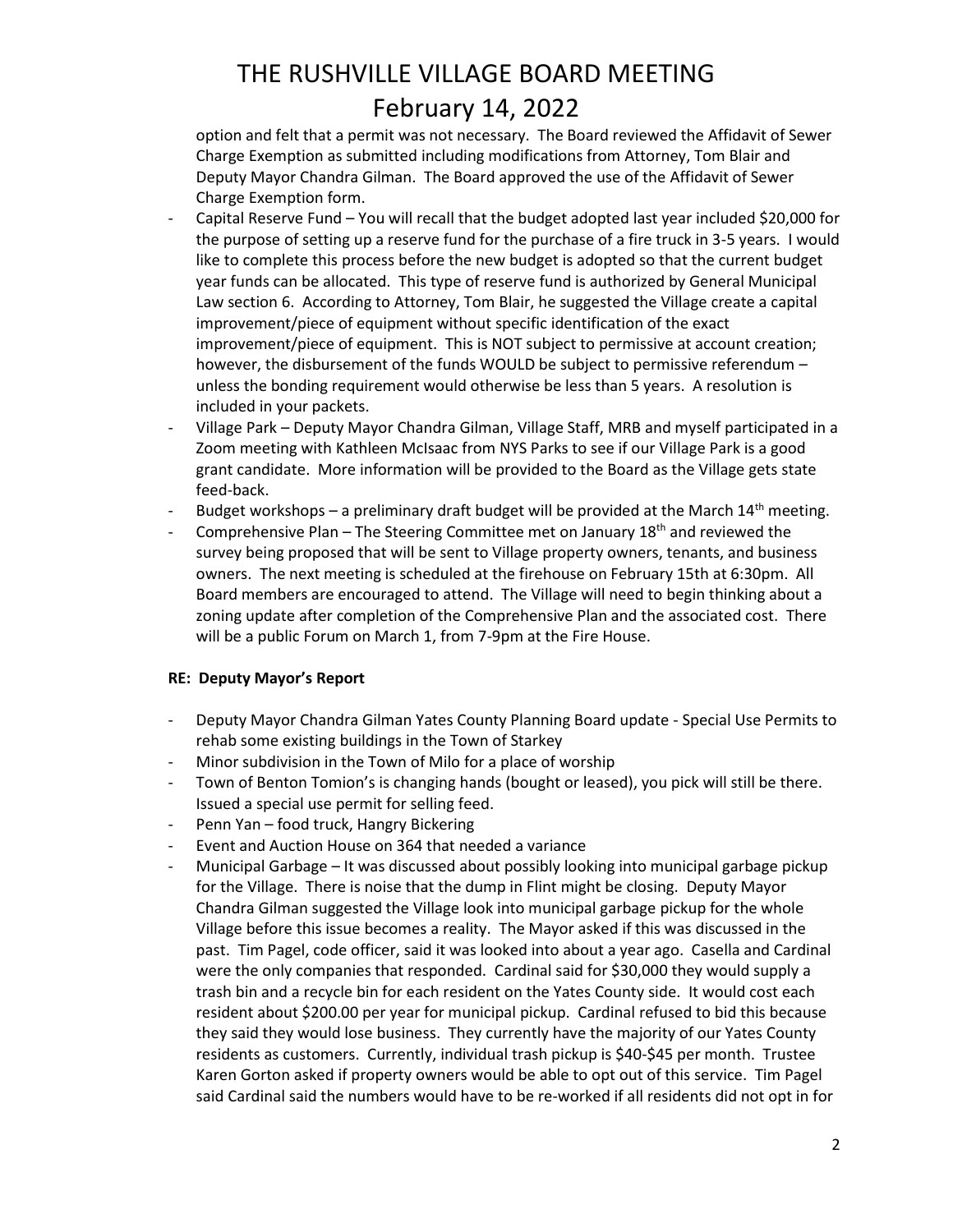garbage pickup. It would make it difficult to have a system if residents opt out. Tim Pagel asked if the Town of Gorham was considering closing their transfer station. The Mayor has spoken with Fred Lightfoote, Supervisor for the Town of Gorham and this is a possibility in the future. The Mayor asked if Deputy Mayor Chandra Gilman would research this and come back to a future meeting with some alternatives.

- NYCOM has a spot on their website for classifieds. The Village could use it for potential applicants when Mike and Art retire. Deputy Mayor Chandra Gilman thought the Village might use Gorham. The Mayor said that is a possibility if Mike and Art were both to retire at once.
- De-Escalation Training scheduled for April 7 at the Fire House. Trustee Mark Fargo (who has gone through the training) gave a brief explanation of what the training consists of. About an hour long put on by the Sherriff's Department. The Mayor wanted to offer it to all of our government officials.

### **RE: Public Works Supervisor:**

#### **Streets:**

- We've plowed and sanded a lot lately. Sand and salt usage is still below other years.

#### **Sewer:**

Flows are ok for now. All of the samples have been incompliance.

#### **Water**:

- Tested for quarterly PFOS this month. Have not received the test results. All other test samples were ok. We have re-build kits for the older water meters. A few meters have been rebuilt. Very few problems with frozen water this year.
- Spoke with Jeff Borsman from MRB regarding the HABS Grant. The study indicates the existing Water Plant building will not be big enough in the future. The DE filters are good enough. Hydrogen peroxide UV system would kill pathogens immediately. Jeff has not been able to obtain pricing just yet.

#### **Village Hall:**

The Village received \$5,000 from the NYSERTA Grant. It will be used for the LED bulb replacement. I've started replacing bulbs in the office. The front steps are in bad shape. They will need to be replaced. I will try to patch them later this week. Money will be put in the budget for new steps.

#### **Barn:**

- Started cleaning and painting picnic tables. Also, have been cleaning the barn.

#### **RE: Fire Report:**

No report.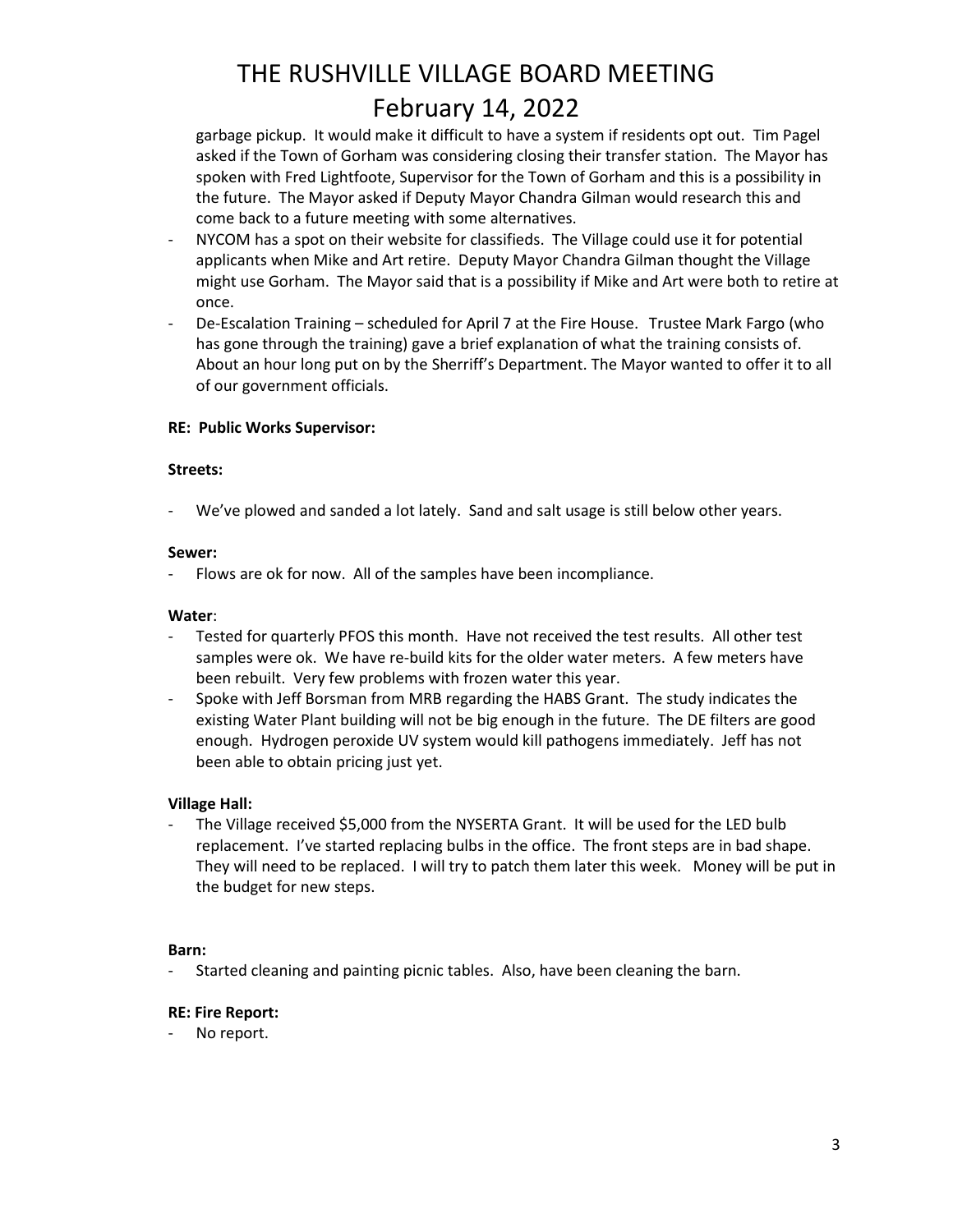#### **RE: Reading Center Director:**

- The Library has opened 4 more hours a week as of February 1st. Tuesday hours 9am 1pm. Dawn LeMay will work those hours. Dodie will help at the desk once a month while Dawn leads the Wee Wonder Story time.
- Starting February 22<sup>nd,</sup> the library will have a monthly Story time hour from 10am-11am. It will be the last Tuesday of every month. All children are welcome. Adults and children over the age of 2 are required to wear masks, please.
- An Adult Book Club starts Saturday, February 26<sup>th</sup> at the library from 1-2pm. It will run 4 consecutive Saturdays. We are reading "The Plot" by Jean Hanff Korelitz. The club will also discuss and choose the next book. Joey LeClair will be running the club. Thank you, Joey.
- The library also has brand new Children's and Young Adult books come in each month.
- The library will have an Audio rotating collection on the shelves Wednesday, February 23<sup>rd</sup>. Come check some out!
- The 50% matching grant is secured by STLS through the American Recovery Plan Act. The library used the Clark donation for the library's share of the match. The library will purchase 4 laptops and a color printer.
- Dodie and Dawn are starting to weed out books to make room for new ones and to get ready to barcode all the books at the library. This will happen in the spring. The library is waiting for NY State to approve Gorham Free Libraries boundaries within the Marcus Whitman School district. When this happens, the library can move forward with its Charter.
- Thank you for always supporting the library.

### **RE: Code Enforcement officer:**

- Inspection of projects in progress
- **Issue Permits**
- Working on 1203 Report
- FEMA Flood Plain Plan is being updated. The flood plain will probably be lowered 4-5 feet
- Obtaining required training through webinars

### **RE: Resolution 4-2022 Revise Bulk Station Water Rates and Amend the Village Budget Regarding the Water Fund Accordingly Declaring Used Office Chairs and Tables as Unwanted and Surplus:**

A couple of the Board Members had a few concerns on the new rate \$10.50/1.000 gallons. The old rate of \$8.25 generated approximately \$15,675 per year. MRB's suggested rate of \$10.50 would generate approximately \$19,950 per year. If the rate is adjusted to \$9.25 it would generate approximately \$17,575 per year.

A motion to revise the Bulk Station water rates to \$9.25 per 1,000 gallons was made by Trustee Mark Fargo and seconded by Trustee Karen Gorton

There was a rollcall vote –

| <b>Trustee Doug Rigby</b> | Yes |
|---------------------------|-----|
| Trustee Karen Gorton      | Yes |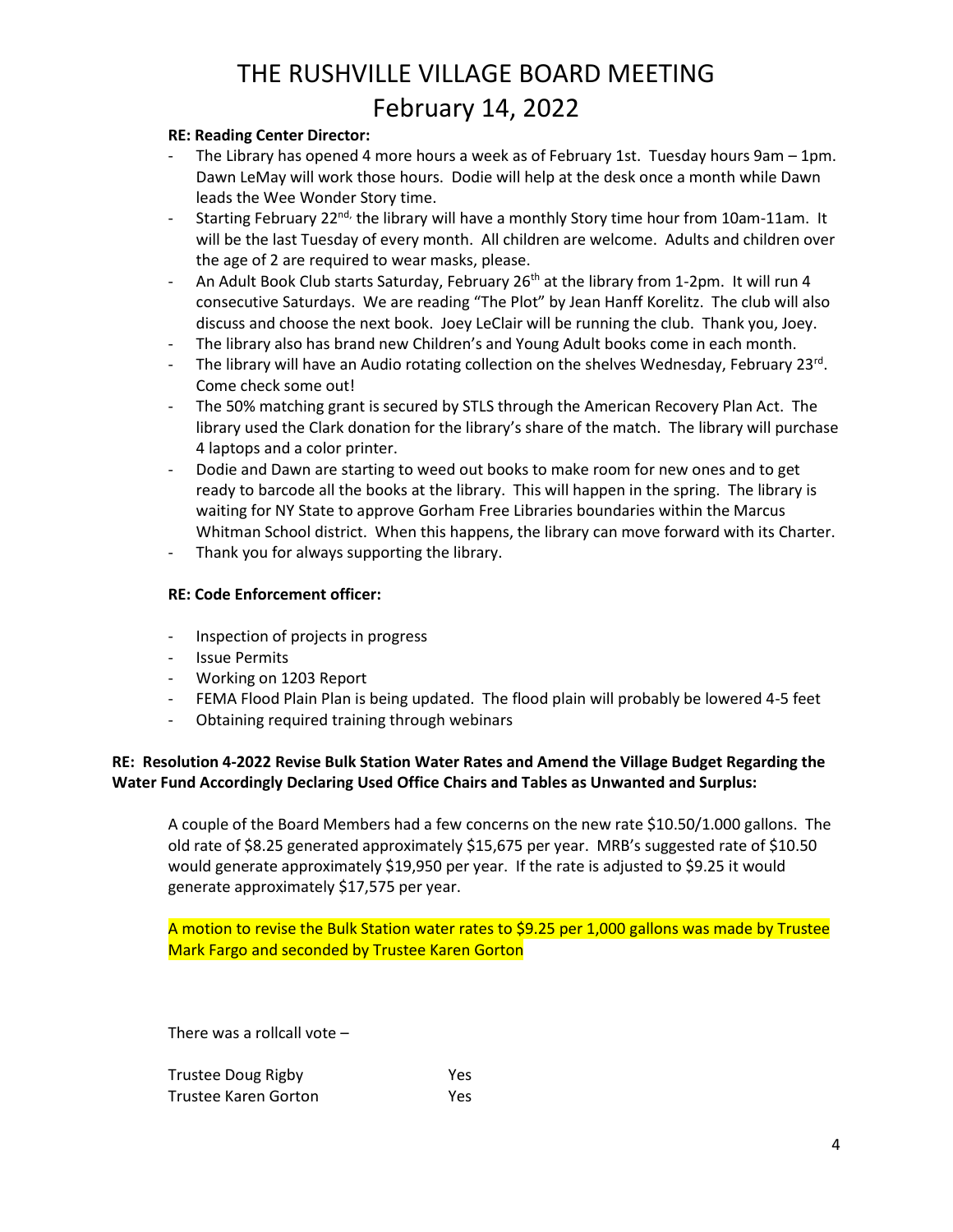| <b>Trustee Mark Fargo</b>   | Yes |
|-----------------------------|-----|
| Deputy Mayor Chandra Gilman | Yes |
| Mayor David LeClair         | Yes |

The motion was unanimously carried.

### **RE: Resolution 5-2022 Amending the Sewer Unit Charge for the Village of Rushville from \$110 per Quarter to \$140 per Quarter**

The Village sewer unit charge will be amended to \$140 per quarter effective July 1, 2022 with the first billing to be October 1, 2022. Trustee Mark Fargo felt this resolution is prudent for the financial stability of the Village.

A motion to amend the sewer unit charge for the Village of Rushville from \$110 per quarter to \$140 per quarter was made by Trustee Doug Rigby and seconded by Trustee Karen Gorton.

There was a rollcall vote –

| Trustee Doug Rigby          | Yes |
|-----------------------------|-----|
| <b>Trustee Karen Gorton</b> | Yes |
| Trustee Mark Fargo          | Yes |
| Deputy Mayor Chandra Gilman | Yes |
| Mayor David LeClair         | Yes |

The motion was unanimously carried.

#### **RE: Resolution 6-2022 to Revise Water and Sewer Rates for the Marcus Whitman School District:**

The District water rate shall be \$8.16 per 1000 gallons, effective July 1, 2022 with the first billing to be October 1, 2022. The District sewer rate shall be \$140 per unit, effective July 1, 2022, with the first billing to be October 1, 2022.

A motion was made by Trustee Doug Rigby and a  $2^{nd}$  was made by Trustee Karen Gorton to revise water and sewer rates for the Marcus Whitman School District.

There was a rollcall vote –

| <b>Trustee Doug Rigby</b>   | Yes |
|-----------------------------|-----|
| <b>Trustee Karen Gorton</b> | Yes |
| <b>Trustee Mark Fargo</b>   | Yes |
| Deputy Mayor Chandra Gilman | Yes |
| Mayor David LeClair         | Yes |

The motion was unanimously carried.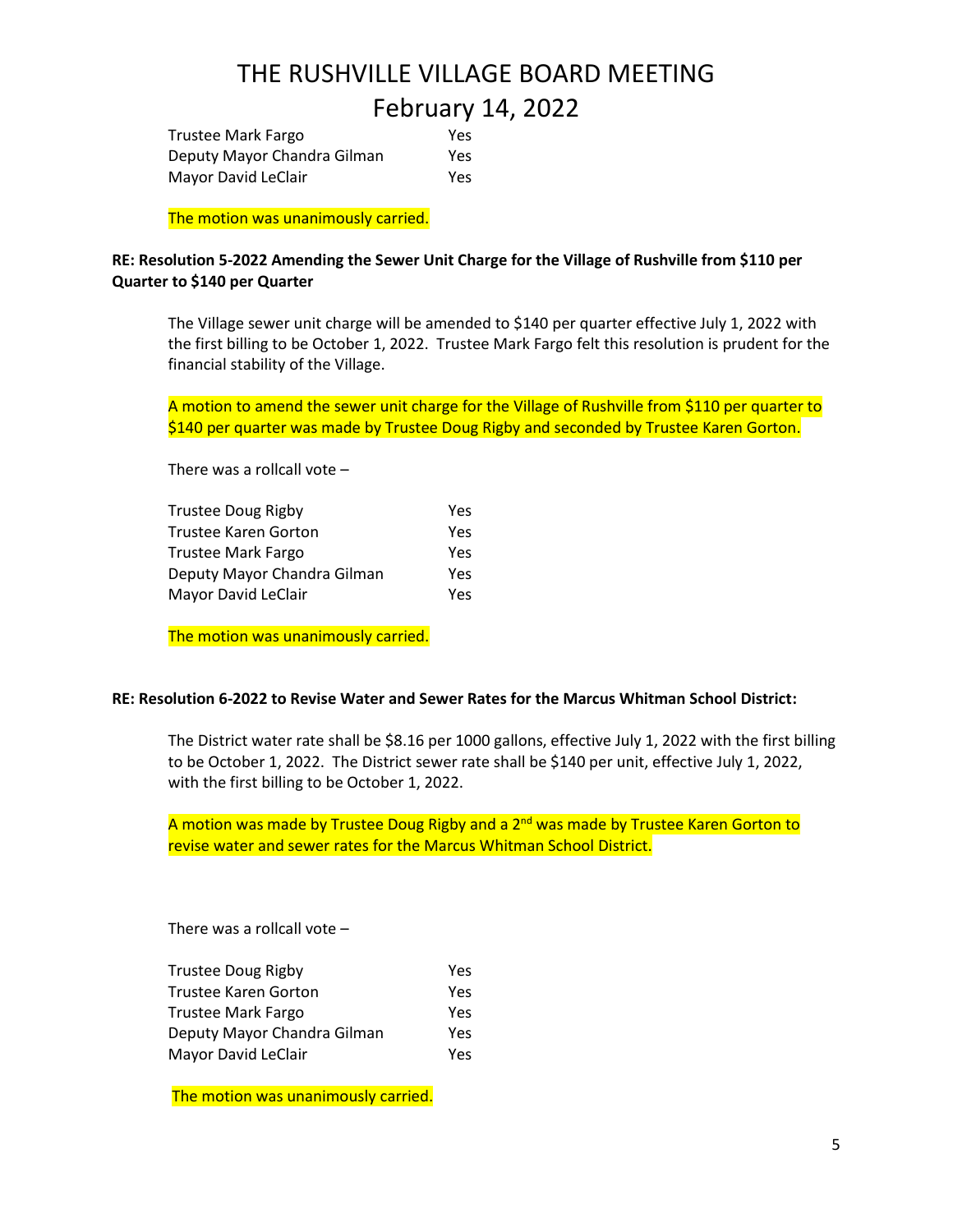#### **RE: Resolution 7-2022 to Establish a Capital Reserve Fund to Finance the Purchase of Equipment:**

The Mayor, David LeClair, reminded the Board that this was talked about in the April 12, 2021 meeting minutes. Deputy Mayor Chandra Gilman asked if there was an update accounting for the Fire Department expenses. Art said that he and Jeannie put together a spreadsheet and Chandra could stop by the Village Hall tomorrow to pick up a copy.

A motion was made by Trustee Mark Fargo and a  $2<sup>nd</sup>$  was made by Trustee Doug Rigby to establish a capital reserve fund to finance the purchase of equipment.

There was a rollcall vote –

| Yes |
|-----|
| Yes |
| Yes |
| Yes |
|     |

The motion was unanimously carried.

#### **RE: Clerk:**

- Jeannie presented to the Board the Town of Potter 2022 Fire Protection Agreement
- The Mayor let the Board know that he was the Treasurer of the Fire Department. Deputy Mayor Chandra Gilman suggested that someone else than the Mayor sign this agreement, due to a possible conflict of interest since the Mayor is the Treasurer of the Fire Department It was decided that Deputy Mayor Chandra Gilman would sign this agreement.
- A motion to direct the Deputy Mayor Chandra Gilman to sign the Agreement for Fire Protection service between the Town of Potter and the Village of Rushville was made by Trustee Mark Fargo and seconded by Trustee Doug Rigby.

There was a rollcall vote –

| <b>Trustee Doug Rigby</b>   | Yes       |
|-----------------------------|-----------|
| <b>Trustee Karen Gorton</b> | Yes       |
| <b>Trustee Mark Fargo</b>   | Yes       |
| Deputy Mayor Chandra Gilman | Yes       |
| Mayor David LeClair         | Abstained |

#### The motion carried.

- Jeannie presented Budget Transfers. Trustee Karen Gorton asked if the Month Date Report for next meeting would highlight the accounts that adjustments were made.